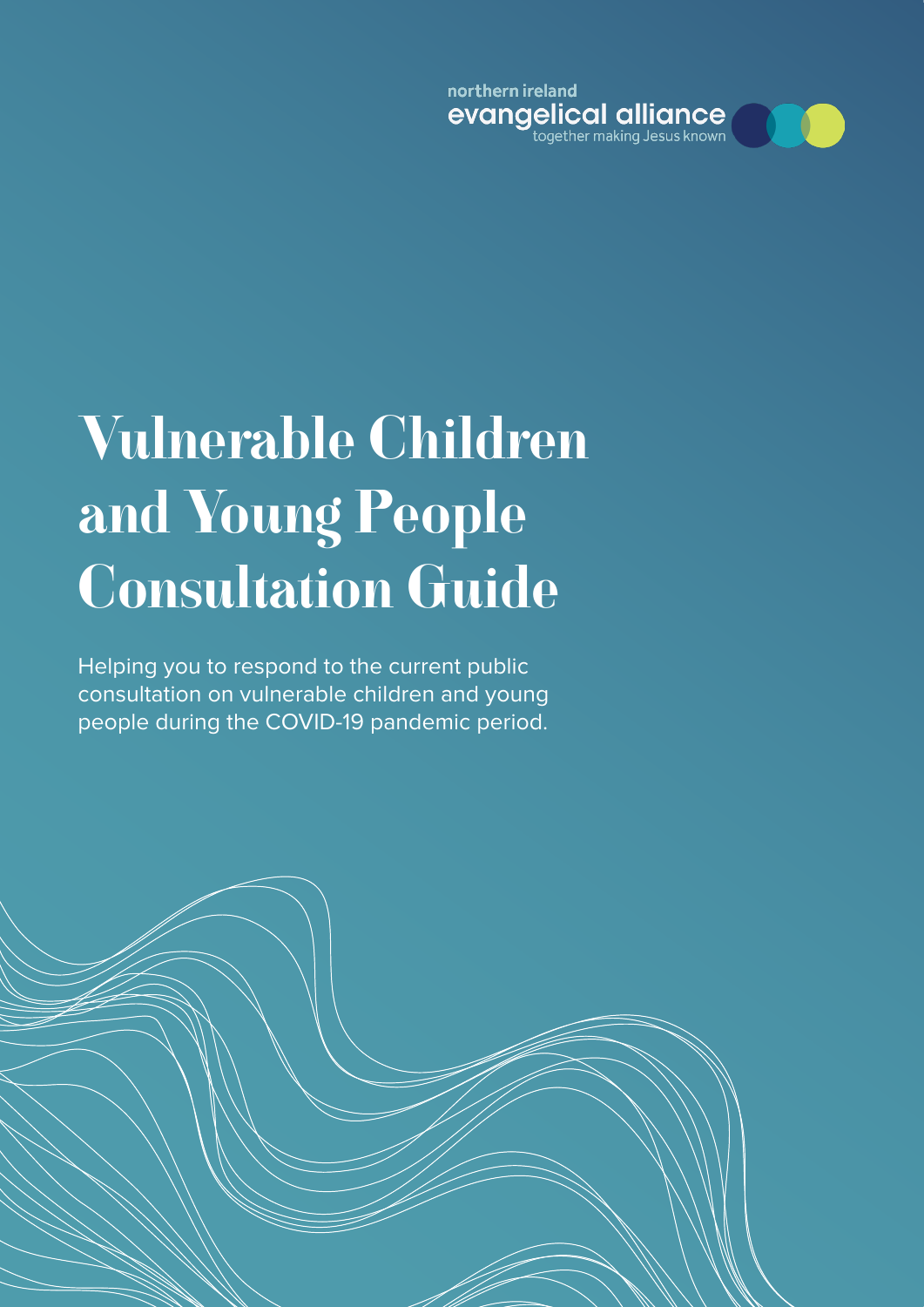**Right now there is a public consultation on a plan to address the impact of Covid-19 on vulnerable children and young people. The consultation is open until 13 November and we are encouraging you to respond.**

#### **[The Covid-19 Vulnerable Children and Young People's Plan](https://www.health-ni.gov.uk/sites/default/files/consultations/health/Cross-Departmental-Actions-for-Vulnerable-Children-and-September-2020.pdf)**

is being developed on a cross department basis, led by the Department of Health and including DfC, DE, DOJ and DfE. The plan is intended to reflect a series of activities that will be, or have been, undertaken across government in response to the challenges and risks faced by vulnerable children and young people. The plan will help support the next steps in rebuilding services to meet the needs of vulnerable children and young people.

The plan is concerned with a broad definition of vulnerable children and young people such as young carers, children with disabilities, children with mental health issues, children who access social services, looked after children and refugees. You can read the full definition of vulnerable children and young people in the introduction to the plan.

There are four main objectives which form the structure of the plan. The aim is to:

- 1. Promote safety and well-being in the home environment.
- 2. Promote safety and well-being in the wider community.
- 3. Strengthen the system capacity to respond to current risks.
- 4. Rebuild services.

The Department welcomes response to the plan from any individual, professional or organisation who engages with vulnerable children and young people throughout Northern Ireland and who can share their experience, expertise and best practice examples to inform the decision-making process. **2**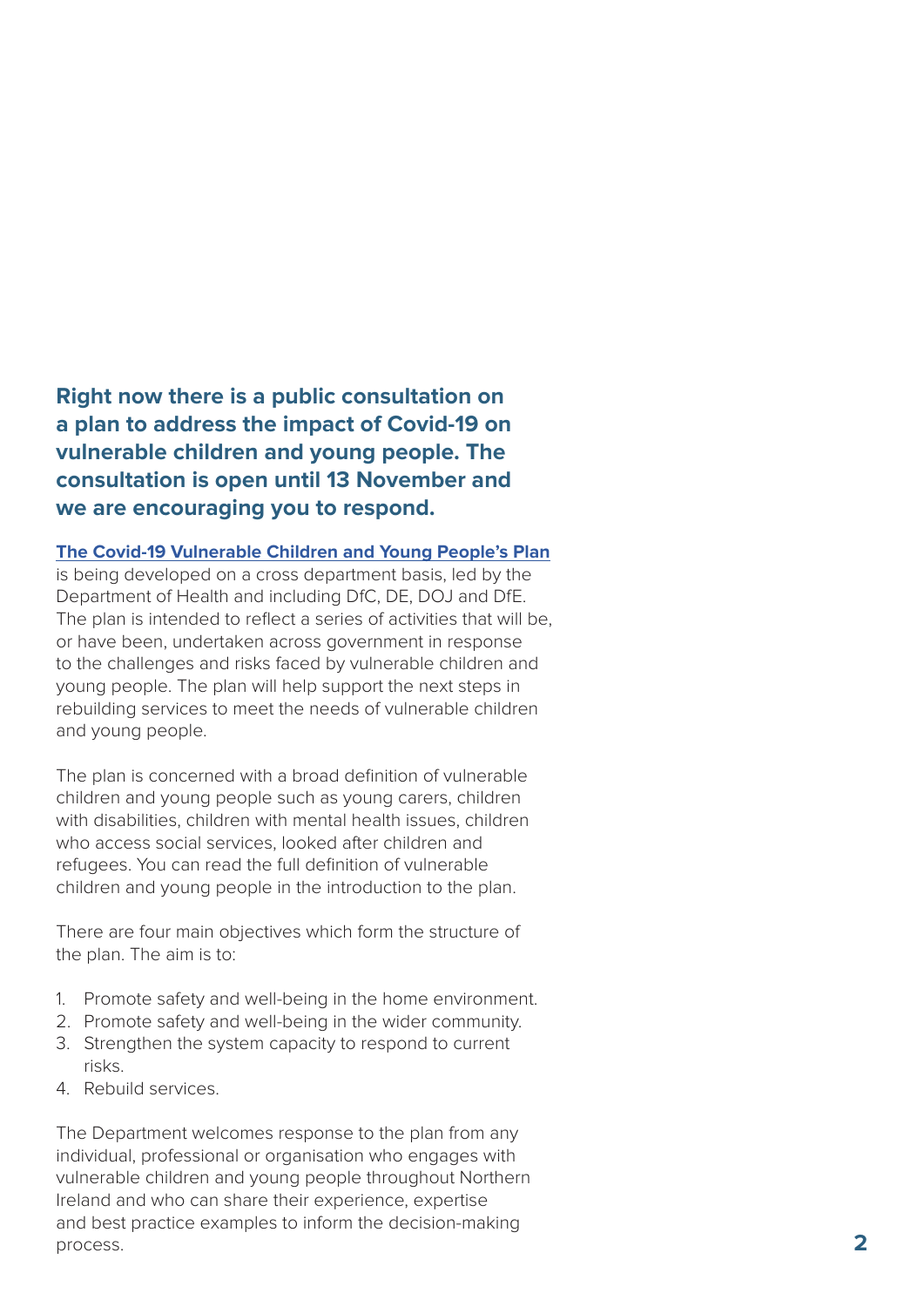**We would like to encourage any Christian individual, organisation or professional who engages with vulnerable children and/or young people across Northern Ireland to respond to this consultation and to use their experience and expertise to influence government decision making in how to help and support vulnerable children, young people and their families.**

This consultation will be of special interest to parents or carers of vulnerable children and young people; professionals such as social workers, teachers or counsellors; and to Christian organisations engaging with vulnerable children in local communities.

Throughout scripture we see the love and value God places on children and those who are vulnerable. We see His concern for the orphan, particularly vulnerable children. In the Old Testament, we see the potential and influence that God sees in young people through the story of King Josiah who, at only 8 years old, established positive religious reform in Israel. In the New Testament we read Jesus' words affirming children in Mark 10:13, "Let the little children come to me, and do not hinder them, for the kingdom of God belongs to such as these." We can clearly see God's heart for children and young people throughout scripture, and as faithful followers we pursue this same heart.

During the COVID-19 pandemic, many vulnerable children, young adults and their families are experiencing great distress and this plan offers an opportunity to create better systems of support during the present challenges that they face. Your response to this consultation could make a positive difference.

The Consultation opened on 18th September 2020 and will close on 13th November 2020 at 23.59. You can easily respond online through the **[online survey](https://consultations.nidirect.gov.uk/doh-1/covid-19-vulnerable-children-young-peoples-plan/consultation/intro/)** .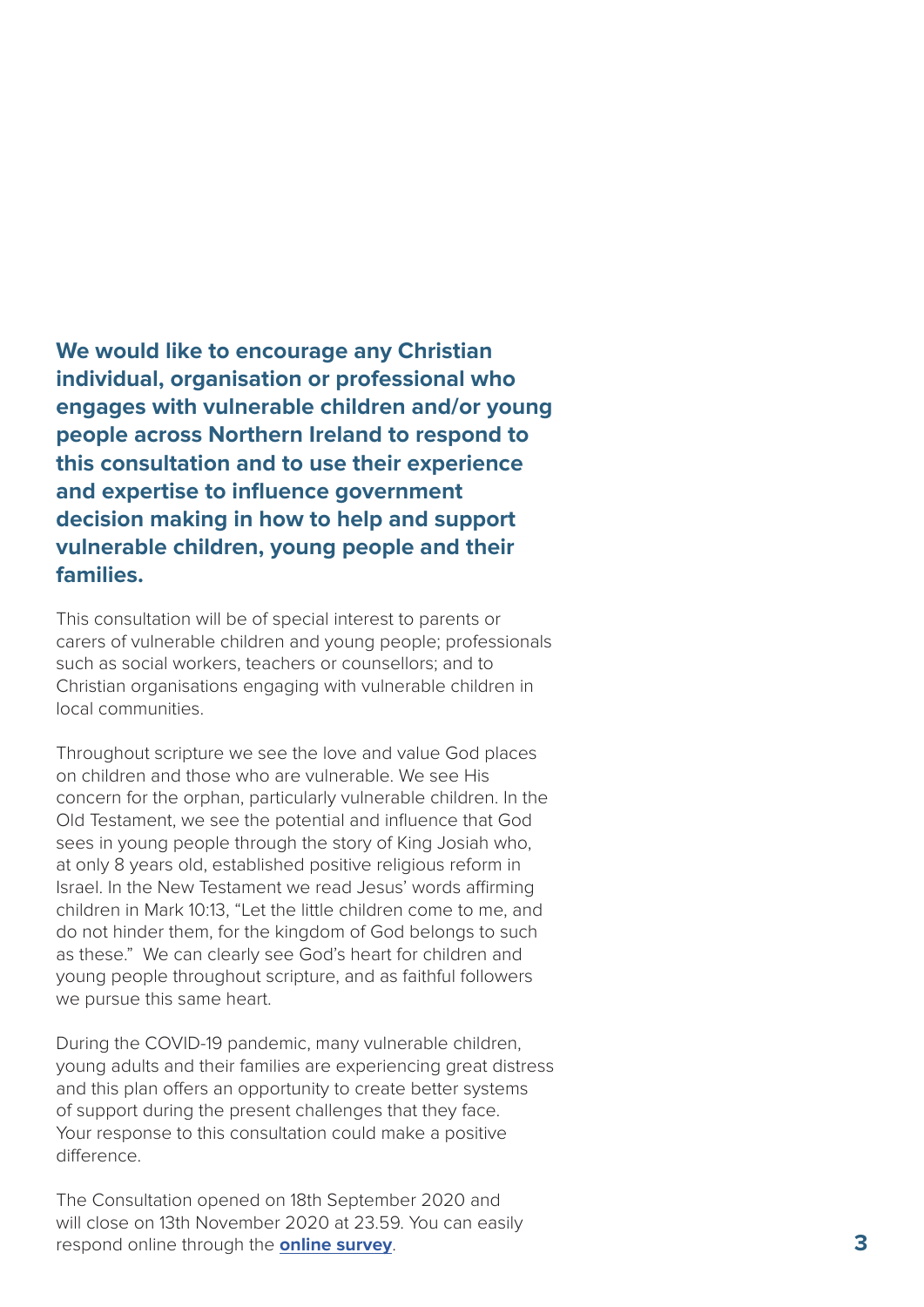**[The Consultation](https://www.health-ni.gov.uk/consultations/consultation-cross-departmental-covid-19-vulnerable-children-and-young-peoples-plan)** on the plan is relatively straightforward. It is split into 6 distinct parts and each part has a number of questions:

## **Introduction**

- Includes 6 questions.
- Q1-4 ask for personal details.
- Q5 asks if you agree with the definition of vulnerable children and young people. Can you identify any group of vulnerable children not mentioned that you would want to see included in the plan?
- Q6 asks if you agree with the objectives of the plan. Can you identify any gaps in the objectives that do not meet the needs of the children, young people or families you work with?

## **Section 1 - within the home environment Section 2 - within the wider community Section 3 - strengthen system capacity**

These 3 sections of the consultation will follow a simple pattern of 3 questions in each section relating to the objectives in the plan. The 3 questions ask:

- Do you agree that the right actions have been included in the section?
- Are there any needs that are not being addressed through the actions in this section?
- Are you aware of any examples of best practice that are addressing need in this area?

This is your opportunity to agree or disagree with the actions, flag up any gaps that you can identify and offer your stories of examples of what is working well in your experience. **4**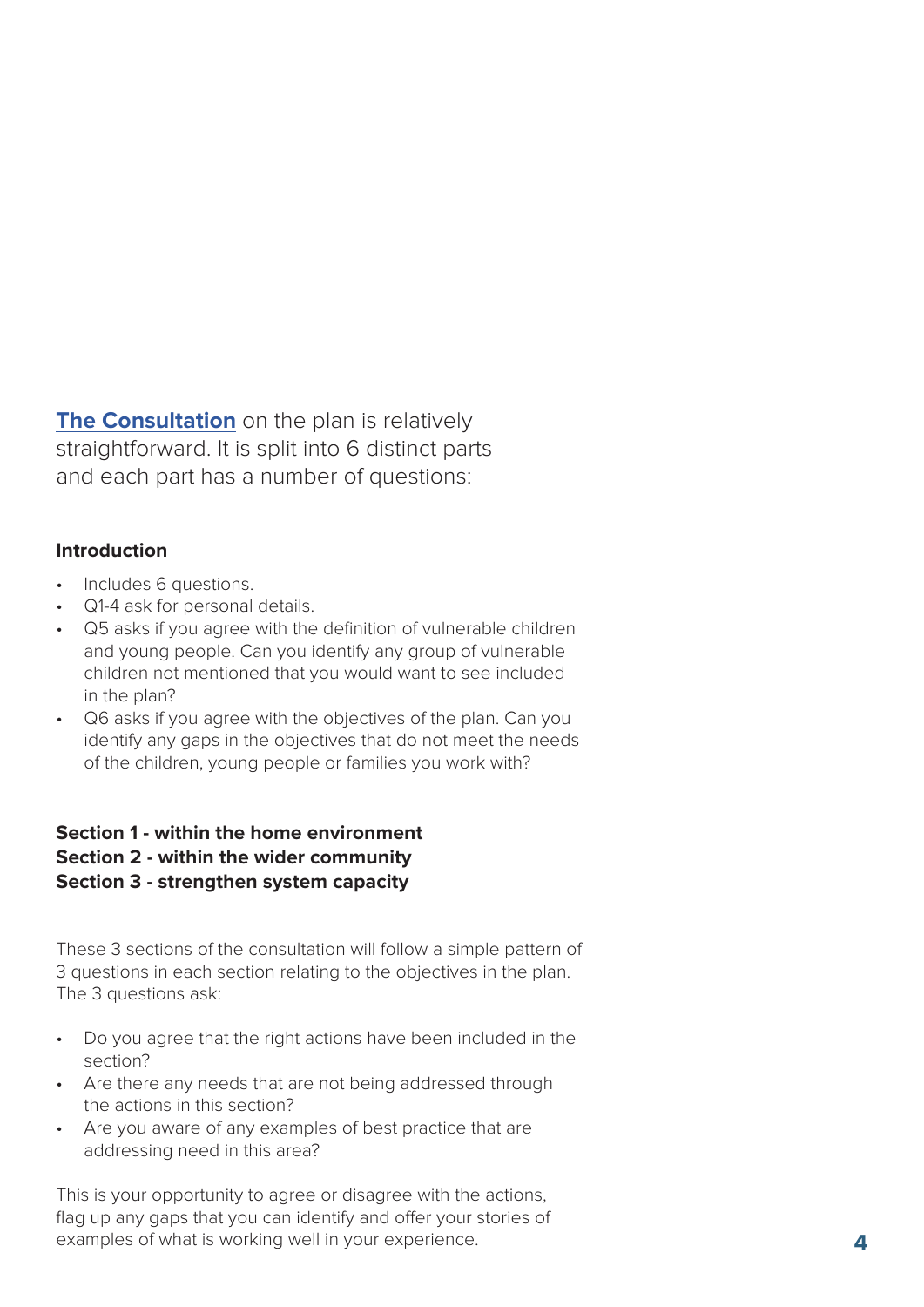# **Section 4-rebuild services**

This section offers the opportunity to share any further ideas you have or insight you can offer for future planning.

- Q 16 is concerned with restarting services.
- Q17 is concerned with safeguarding children and young people in the event of a further surge, which is the situation we are in now.

# **Summing up**

If you have anything further to add this is the time to share it.

Q18 asks for any sources of evidence that would be useful to the Executive. If you have any research, statistics or facts it would be good to include that here.

• Q19 asks for any further comments. If you have any issues specific to your organisation you can address them here.